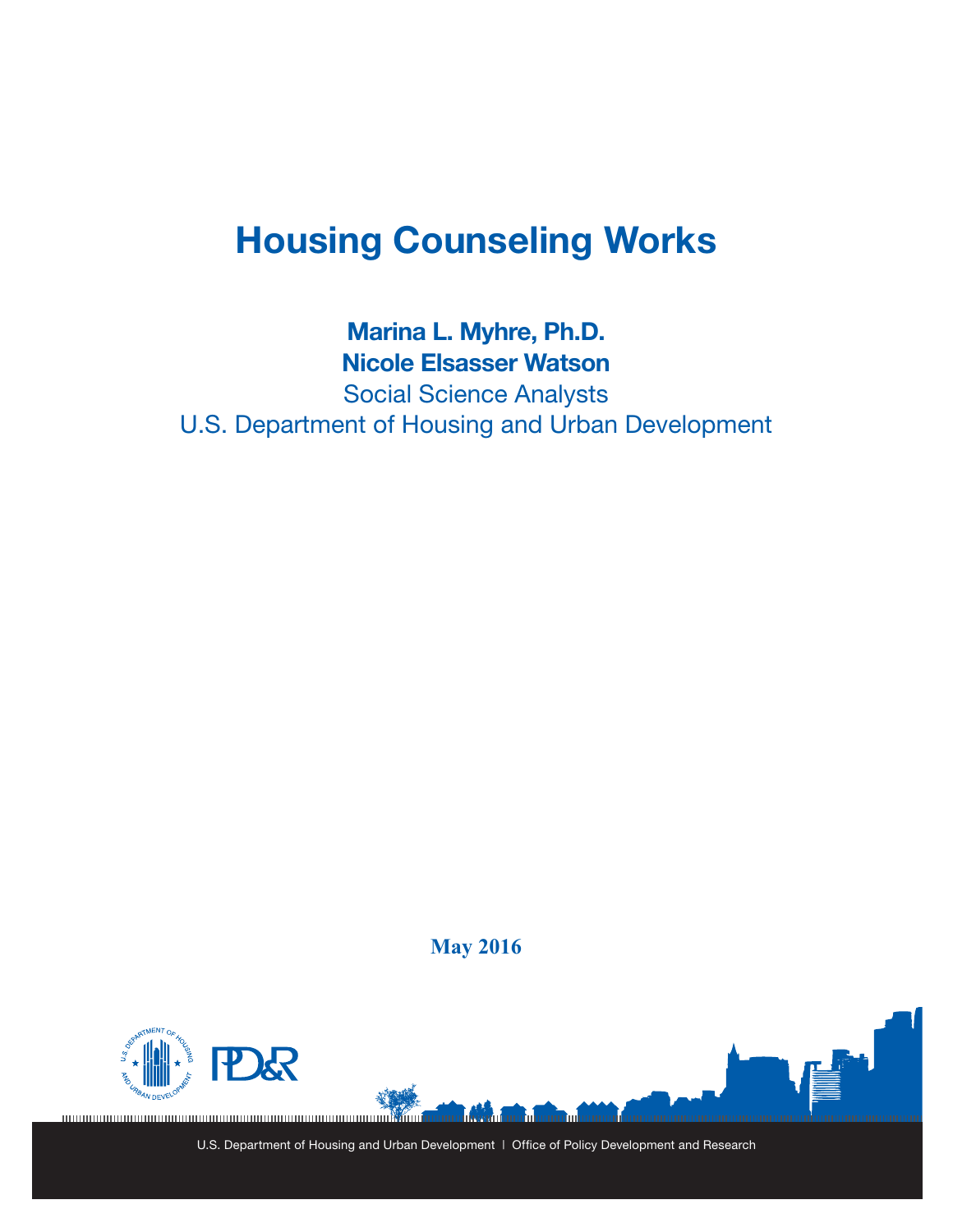# **Housing Counseling Works**

This paper briefly summarizes recent research evidence on the role of housing counseling to improve housing outcomes for homebuyers, homeowners, and renters.

## **Post-Purchase Foreclosure Mitigation Counseling**

Evidence indicates that housing counseling can be an effective intervention in helping distressed homeowners avoid foreclosure. A report by Temkin et al. (2014) sponsored by the Urban Institute reviewed outcomes associated with 240,000 loans, one-half of which received counseling under Neighbor-Works® America's National Foreclosure Mitigation Counseling (NFMC) program. Counseled clients were 2.83 times more likely to receive a loan modification and were 70 percent less likely to redefault on a modified loan than were similar borrowers who were not counseled. Counseled clients were given modifications that saved them \$732 per year compared with modifications given to noncounseled borrowers. Earlier results indicated that the monthly payments of households that received modifications after counseling were, on average, \$267 less than the payments of those who received modifications but did not participate in counseling; borrowers in foreclosure were 70 percent more likely to get up to date on payments if they received counseling; and homeowners who received a mortgage modification to resolve a serious delinquency were 45 percent more likely to sustain that modification if it was obtained with the help of housing counseling (Mayer et al., 2010).

**Other studies also suggest counseling is associated with the likelihood of obtaining a mortgage remedy.** Been et al. (2013) and Chan et al. (2014) found that foreclosure prevention counseling coordinated by the nonprofit Center for New York City Neighborhoods significantly increased a borrower's likelihood of receiving a loan modification or coming to some workout other than foreclosure. Collins and Schmeiser (2013) found that housing counseling predicted a higher likelihood of both receiving a modification and avoiding foreclosure. Counseled borrowers who received modifications were better able to avoid repeated default than were comparable uncounseled borrowers. Comparing subprime mortgagors who contacted a national nonprofit counseling hotline with those who did not, Collins, Schmeiser, and Urban (2013) found that counseled borrowers were about 6 percent more likely to

receive a loan modification. The Jefferson et al. (2012) U.S. Department of Housing and Urban Development (HUD) study of homeowners who sought foreclosure counseling found that counseling helped homeowners obtain a mortgage remedy and become current on their mortgages, that early intervention matters, and that telephone counseling provided an important alternative resource for individuals and communities—particularly those living in areas without an in-person counseling provider. Collins and O'Rourke (2011) reviewed eight earlier studies on the effectiveness of foreclosure intervention counseling—most showed fewer completed foreclosures and an increased likelihood of loan modifications at better terms among counseled borrowers.

**Early intervention seems to matter.** Both the Jefferson et al. (2012) and Collins and Schmeiser (2010) studies found that borrowers who received counseling in the early stages of default were far more likely to receive a loan modification and/or keep their homes than those who received counseling when they were seriously delinquent or in foreclosure.

**Time spent with homeowners may improve outcomes.** Lee (2015) found that longer hours of counseling significantly reduced the probability of withdrawing from the loan modification process. Likewise, a study by Quercia and Cowan (2008) of the Mortgage Foreclosure Prevention Program in Minnesota found that 1 extra hour improved the client's odds of avoiding foreclosure by 10 percent and that 8 additional hours doubled the odds of avoiding foreclosure.

**Proximity to housing counseling centers may lower the transaction costs of assistance takeup.** Lee (2015) found that longer distances to counseling services were associated with higher rates of withdrawal from counseling. Russell, Moulton, and Greenbaum (2014) found that Ohio registrants for mortgage assistance who lived within 5 miles of a HUD-certified counseling agency completed applications for assistance 32 percent of the time. That rate fell to 18 percent for registrants who lived more than 50 miles away from counseling centers.

Collins and Schmeiser (2013) suggest that the effects of counseling duration may be related to the likelihood of counseling takeup. They found that proximity to mortgage default outreach events funded by the NFMC program reduced the likelihood of foreclosure, independent of counseling duration. Social networks and neighborhood characteristics may also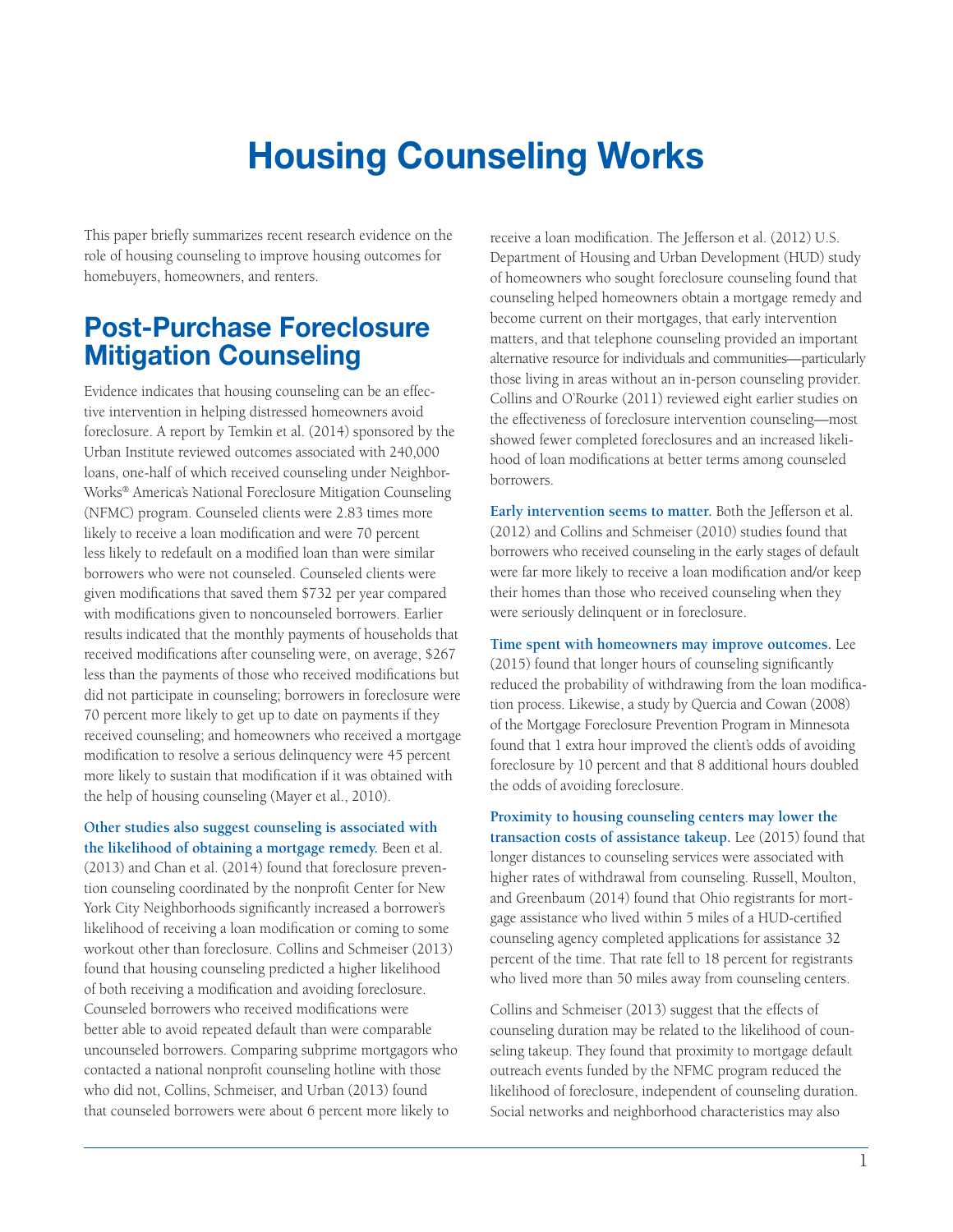influence mortgage delinquency counseling takeup. An ethnographic analysis of a HUD-certified housing counseling agency found that working-class homeowners were more likely to learn about housing counseling services through their informal horizontal networks than were middle-class homeowners. Working-class homeowners were also more likely to share relevant information about the loan modification process with their social networks than were middle-class homeowners, who were embarrassed to be struggling with their mortgage (Owens, 2015). Lee (2015) similarly found that the likelihood of a distressed homeowner seeking counseling services, controlling for distance to the closest provider, declined significantly in neighborhoods with higher median house prices or lower housing burdens. Those in high-poverty neighborhoods were also less likely to seek counseling services.

## **Pre-Purchase and Post-Purchase (Nondefault) Housing Counseling**

**Pre-purchase counseling may help individuals determine if they are ready for homeownership and connect them with safer, more affordable mortgage products.** Moulton et al. (2013) analyzed perception bias and mortgage consumption among low- to moderate-income first-time homebuyers and found that nearly one-third underestimated their total household debt by \$5,000 or more, which was positively associated with higher mortgage consumption. Reid (2006) estimated that 30 to 50 percent of subprime borrowers could have qualified for a prime loan before the housing crisis. Prime loans, when well underwritten to low- and moderate-income borrowers, have much lower default rates than subprime loans made to comparable borrowers, according to Ding, Quercia, and Ratcliffe (2008).

**Mandatory pre-purchase mortgage counseling may deter some borrowers from choosing high-risk loans.** Agarwal et al. (2014) analyzed the effects of a legislative pilot in Chicago that mandated HUD-certified counseling for mortgage applicants with low FICO™ scores and applicants applying for risky mortgages. Low-FICOTM applicants did not materially change their contract choice. Applicants for high-risk mortgages, however, avoided counseling by choosing less-risky mortgages.

**Both pre-purchase education and housing counseling appear to be associated with factors related to sustainable homeownership.** In a natural field experiment of a Tennessee pre-purchase homebuyer education program funded by a HUD housing counseling grant, Brown (2016) found that borrowers

who received education meeting HUD standards had 42 percent lower odds of foreclosure compared with the control group, even though differences in default rates between the two groups were not statistically significant.

A randomized field experiment sponsored by the Federal Reserve Bank of Philadelphia found that pre-purchase homeownership counseling had positive long-term effects on credit score, debt levels, and delinquencies on debt. No impact on timeliness of mortgage payments was observed (Smith, Hochberg, and Greene, 2014).

A study of the 2-year loan performance of more than 18,000 pre-purchase counseling clients from the NeighborWorks® America's network of counseling agencies found that those clients who received counseling were one-third less likely to become 90 or more days delinquent in the 2 years since obtaining their loan than a matched comparison group of similar borrowers who did not receive pre-purchase counseling (Mayer and Temkin, 2013). The study findings held true for borrowers regardless of loan origination year (October 2008 through September 2009) and for both first-time homebuyers and repeat homebuyer borrowers.

A Turnham and Jefferson (2012) HUD study, which analyzed the outcomes of pre-purchase counseling clients 18 months after completing counseling, found that 35 percent of the participants became homeowners, with only one person falling 30 or more days behind his or her mortgage payments.

A review of 10 earlier studies by Collins and O'Rourke (2011) found that pre-purchase counseling can reduce the likelihood of mortgage delinquency. Most studies found that pre-purchase counseling led to positive results, reducing delinquency anywhere from 19 to 50 percent, although some studies reported no effect. The studies examined, however, suffer from methodological constraints because none of the studies were randomized experiments; therefore, the effect of the counseling could not be differentiated from characteristics of the individuals who participated in the counseling services.

**Various pre-purchase counseling delivery methods have been studied.** A widely cited study by Hirad and Zorn (2002) found that face-to-face counseling methods were most effective in reducing delinquency among participating homeowners. Face-to-face individual and classroom education mitigated delinquency risk by 34 and 26 percent, respectively, and home self-study mitigated risk by 21 percent. After accounting for nonrandom assignment and self-selection into counseling types, however, the authors found that face-to-face classroom education may be more effective than individual counseling. A more recent study of affordable lending outreach programs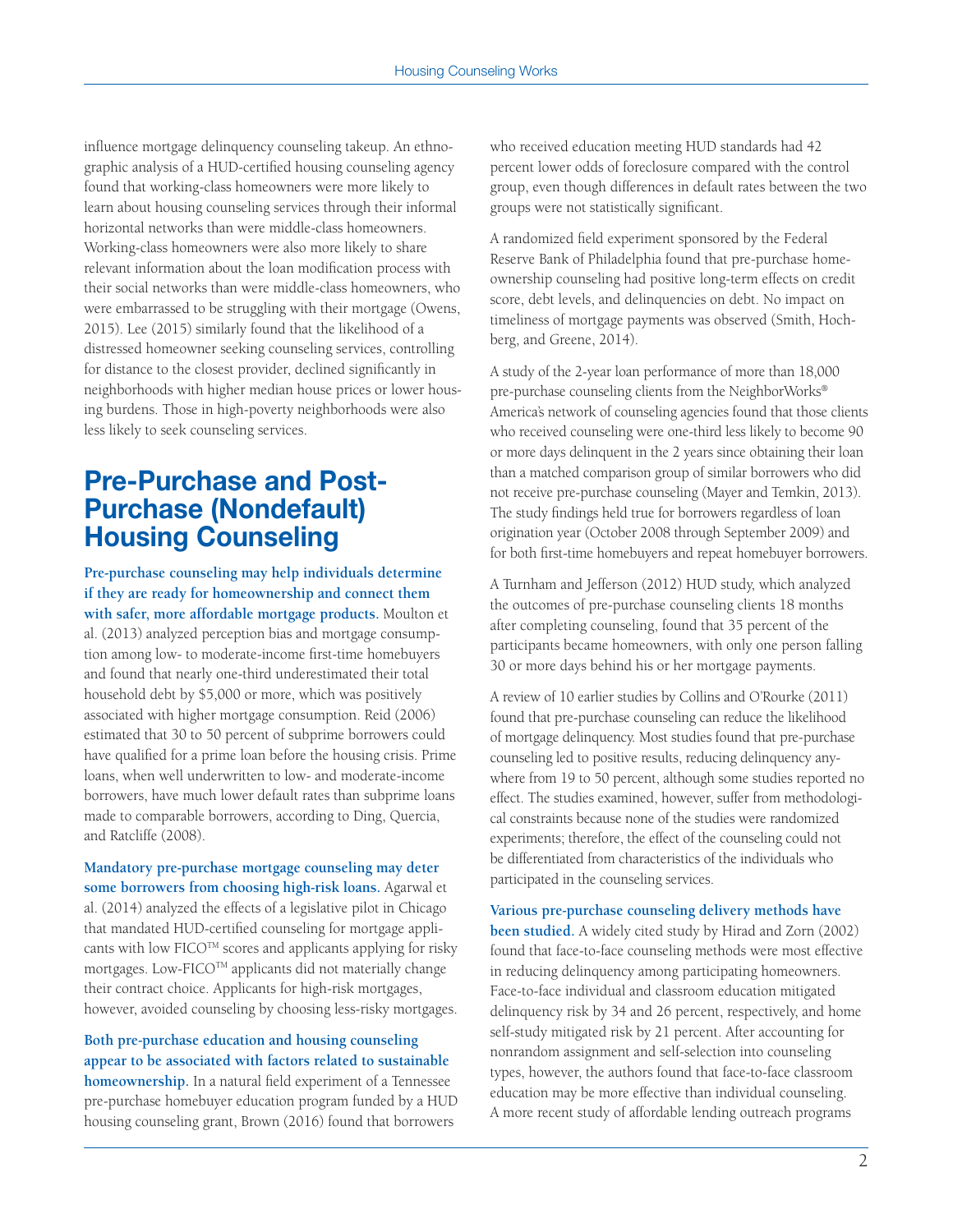by Avila, Nguyen, and Zorn (2013) found comparable rates of delinquency risk reduction for first-time homebuyers across a variety of counseling and education delivery methods, with classroom, telephone/Internet, and home study each reducing risk by approximately 30 percent. Too few loans received individual counseling for conclusions to be made about its effectiveness in this study.

**Pre- and post-purchase counseling may be combined.** In a case study documenting the effectiveness of affordable loan programs that require homeownership education and counseling, the UNC Center for Community Capital (2012) analyzed mortgage delinquency rates for more than 15,000 families who purchased a home through the Massachusetts' SoftSecond® Loan Program from 1990 through 2010. They found that those loans performed better than subprime loans and even prime loans in Massachusetts. The reasons for the program's success seem to be strong underwriting supported by pre-purchase and post-purchase counseling for homeowners. Agarwal et al. (2010) analyzed the effect of voluntary counseling on low- and moderate-income households and found that improved loan performance is attributable to the type of mortgage contract, budgeting and credit management skills taught by housing counselors, and active post-purchase counseling to address early stage delinquencies.

**Early post-purchase interventions at the time of purchasing or refinancing a home, with or without pre-purchase counseling, also appear to be related to improved outcomes.** Post-purchase counseling helps refinance applicants avoid higher cost loans. Collins (2014) analyzed variation in state laws regarding risk disclosure and found that refinance applications requiring housing counseling made applicants more likely to reject approved high-cost loan offers. A randomized field experiment (Collins et al., 2013) that tested free quarterly "telephone financial coaching" for 1 year after home purchase found an 11.1-percent reduction in mortgage default rates for first-time homebuyers with subprime credit histories (credit scores below 680).

# **Upcoming Research**

Additional research is under way to improve the understanding of the impact of homeownership counseling. Researchers have employed a variety of methods to examine the effects of homeownership counseling but, to date, have not conducted a large-scale experimental trial. Research comparing outcomes for households randomly selected to receive homebuyer counseling against control groups of households that receive information without counseling would make a significant contribution to the field.

HUD is implementing a controlled experiment to measure the impact of homebuyer education and counseling on a random sample of more than 5,800 low- to moderate-income and middle-income prospective first-time homebuyers during a period of at least 36 months after random assignment. HUD worked with three large national lenders to refer potential customers who applied for pre-qualification, pre-approval, or a loan and randomly assign them to one of two forms of education and counseling (online plus telephone or in-person) or to a control group that receives no education or counseling. A 12-month followup survey is currently under way, with interim results expected for the 2014 sample of study participants in the summer of 2016. Interim results for the full study sample are expected in early 2018. Final results are expected in mid-2020.

# **Financial Literacy and Coaching**

**Financial education seems to be related to both financial literacy and financial behavior.**<sup>1</sup> Collins and O'Rourke (2010) reviewed 15 earlier studies of general financial education programs—most found both knowledge and behavioral improvements. These effects extend to even very low-income individuals. In a randomized field experiment, Reich and Berman (2015) found that a financial literacy course offered to homeless individuals within a nonprofit transitional housing program improved both financial knowledge and positive financial behaviors.

**Financial literacy may be a factor in the takeup of financial advice.** A telephone survey conducted in conjunction with the National Financial Capability Study commissioned by the FINRA Investor Education Foundation in 2009 revealed that financial literacy was positively correlated with the likelihood of seeking financial advice from a professional (Collins, 2012). Disney, Gathergood, and Webber (2014) expanded on this line of research by accounting for the links between financial literacy, an individual's financial situation, and exposure to credit counseling. They found that more financially literate individuals are 60 percent less likely to use credit counseling. This finding suggests that credit counseling may provide a safety net for those who are less financially literate.

<sup>&</sup>lt;sup>1</sup> Many housing counseling agencies offer financial literacy, coaching, and credit counseling programs, but unless specified the studies cited were not limited to agencies participating in HUD's housing counseling program.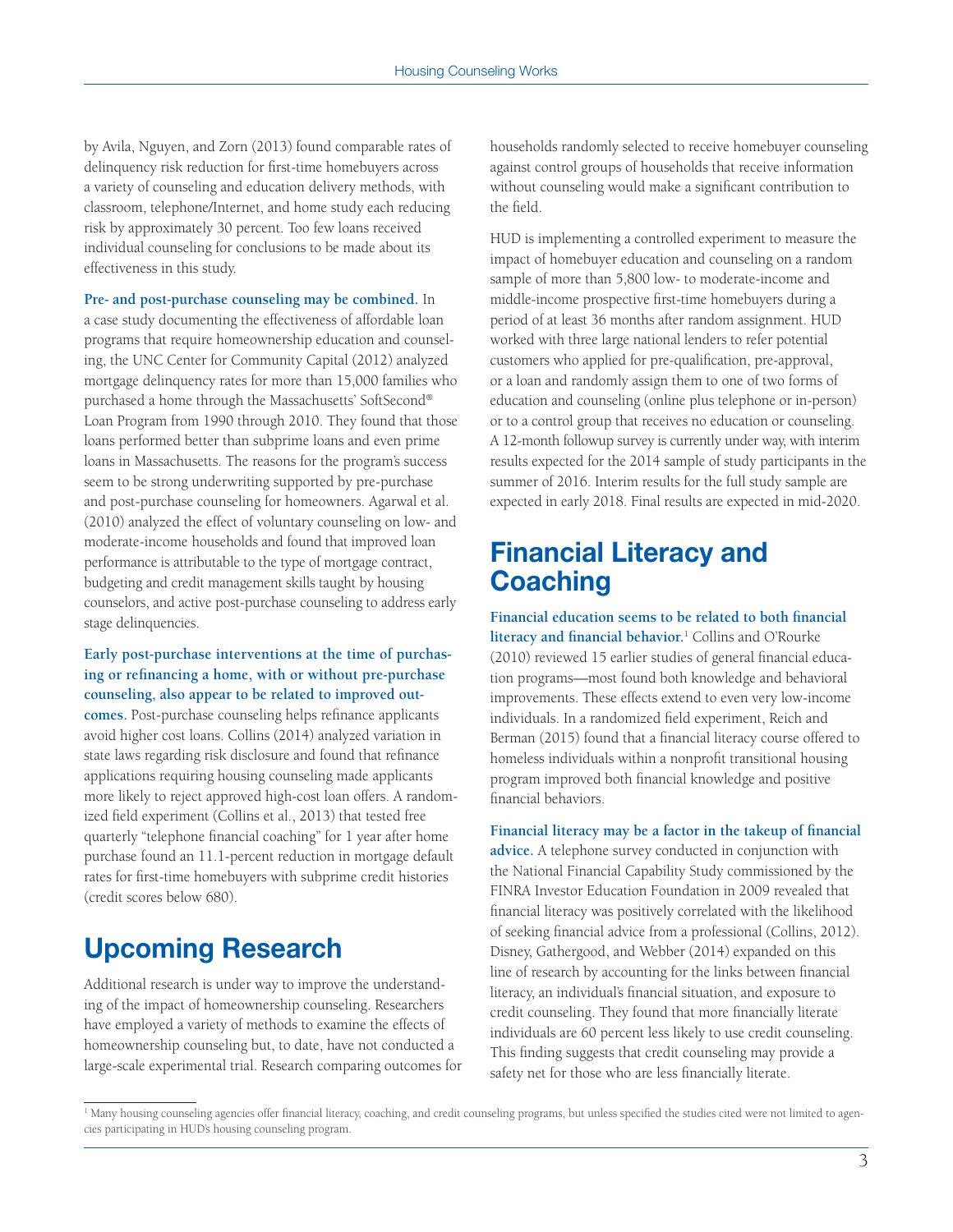**Financial literacy may be related to responsible financial behavior.** In a randomized field study of very low-income housing voucher holders in New York, Collins (2010) found that a financial fitness course given by a HUD-approved housing counseling agency improved self-reported credit and money management knowledge. In addition, savings account balances increased by \$362 and the number of credit scores below 680 among participants decreased modestly. Financial education also led to expanded use of credit and lower net worth. For very low-income households, knowing how to access and manage loans may make useful spending, such as automobile financing that expands job or schooling opportunities, possible. Taking on more debt did not lead to more delinquencies, higher use of credit limits, or lower credit scores (Collins, 2013).

### **Under certain circumstances, financial sophistication may be a factor in whether low-income households use funds**

**for social mobility purposes** such as moving, making home improvements, or saving to buy a house. A randomized field experiment in New York by Barnes et al. (2011) found that financial literacy and having a savings goal significantly increased the likelihood that cash infusions were used for social mobility purposes. Conversely, households that used alternative banking services were about 25 percent less likely to direct cash infusions toward social mobility.

#### **Financial coaching that provides a framework for meeting financial goals seems to be associated with behavioral**

**outcomes** related to social mobility, debt paydown, and financial planning. A recent randomized field experiment that analyzed financial coaching program outcomes (Theodos et al., 2015) found positive and significant effects on participant savings, debt paydown, planning and budgeting, reduced financial stress, and progress toward financial goals. Collins and O'Rourke (2012) similarly reviewed three nonrandomized financial coaching field studies targeting lower-income clients and found coaching was associated with goal setting and with positive financial outcomes, such as budgeting, paying bills on time, and savings behavior.

#### **Goal setting combined with external monitoring by a financial coach may help first-time homebuyers avoid default.**

A randomized field study by Moulton et al. (2015) found that lower income first-time homebuyers who completed a financial planning module and were contacted quarterly by a financial coach during the first year of their mortgage were less likely to default. Lusardi, Michaud, and Mitchell (2015) also found that

financial education with followup had more sizable long-term effects on savings than did one-time education programs, especially when the education was offered to individuals during mid-life peak savings years. This finding suggests that followup to financial literacy programs can help individuals sustain acquired knowledge.

# **Mobility Counseling**

Housing mobility programs have the potential to encourage moves to opportunity neighborhoods, but few such programs exist and the body of research on their efficacy is limited (Cunningham et al., 2010). Some evidence, however, suggests that counseling helps low-income families lease up and stay in opportunity neighborhoods.2

#### **The intensity of counseling is one mechanism through which locational goals may be more readily achieved.**

Shroder (2002) analyzed data from HUD's Moving to Opportunity for Fair Housing demonstration program and found that constraining vouchers to low-poverty neighborhoods reduced leaseup by at least 14 percentage points. Increasing the intensity of counseling services to include housing, social, and followup services predicted nearly closing this gap.

#### **Further evidence suggests that some mobility counselors have leveraged new ways of increasing counseling intensity**

since the desegregation and poverty deconcentration efforts of the Gautreaux program and the Moving to Opportunity (MTO) experiment. The Baltimore Mobility Program (BMP), for example, pairs intensive mobility counseling and education with the requirement that assisted families use vouchers to move to low-poverty, racially mixed census tracts for 1 year. Vouchereligible households participate in large-group informational briefings and workshops and also in one-on-one counseling. Beyond providing information about community amenities and schools, counselors provide tours of suburban neighborhoods and 24 months of postleaseup home visits to help families remain in high-opportunity neighborhoods. "Second-move counseling" assists families who are considering a move out of their original BMP units (Darrah and DeLuca, 2014).

#### **Counselors may help some movers reframe residential**

**choices.** Darrah and DeLuca (2014) conducted a nonrandomized qualitative field study of the residential choice frameworks of those who had moved through BMP compared with eligible families who had not yet moved. They found that education

<sup>2</sup> HUD housing counseling agencies may provide mobility counseling as part of their services, but unless specified the studies cited did not rely on agencies participating in HUD's housing counseling program.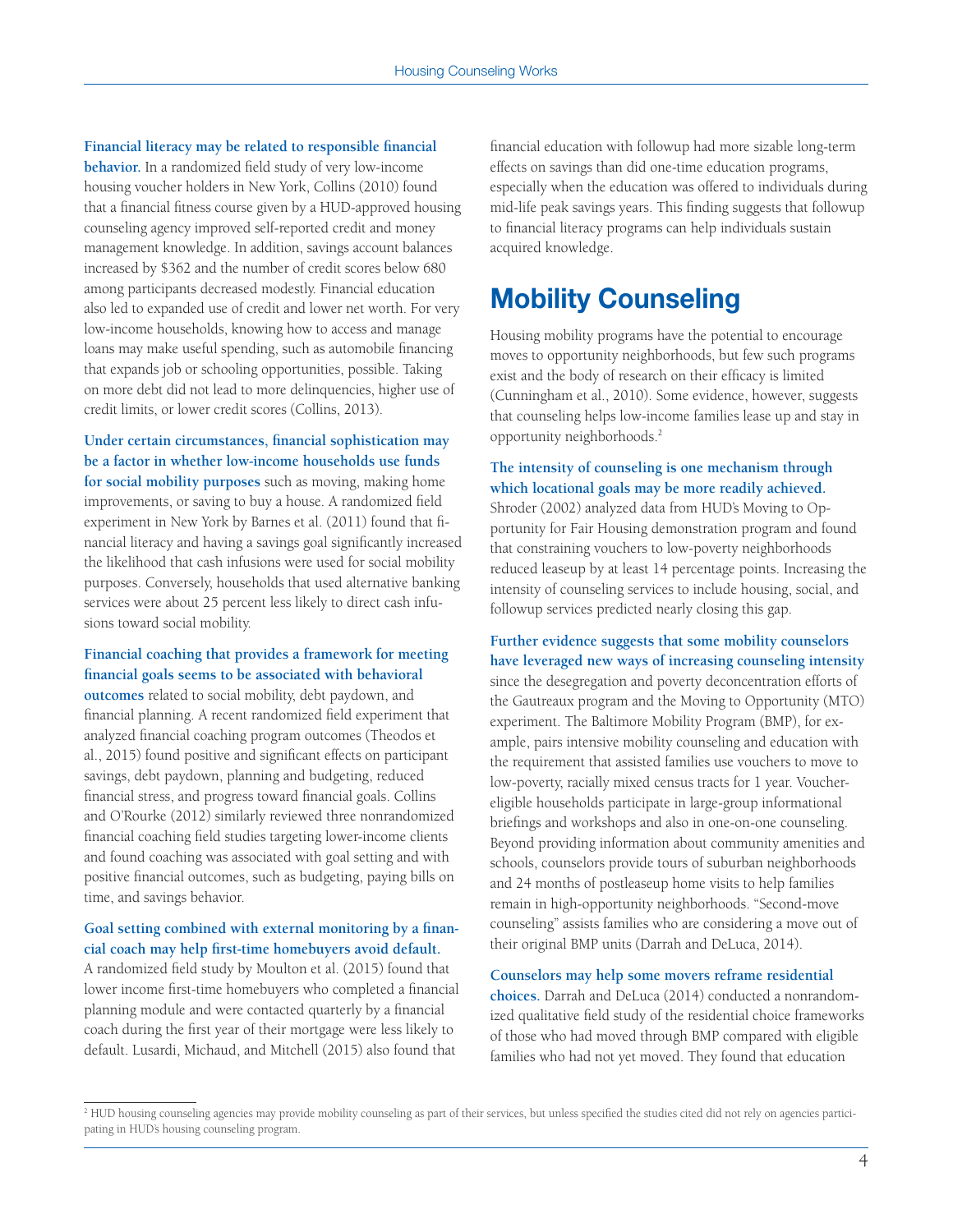and counseling broadened the choice set of movers by helping participants imagine thriving in unfamiliar places and highlighting the benefits of opportunity-rich neighborhoods. Connecting movers to local resources like grocery stores and schools helped movers feel less vulnerable. After participating in the program, families exhibited higher neighborhood and school expectations and were less likely to discount neighborhood safety problems.

**Research on vouchered families suggests that mobility counseling targeting good schools may be especially salient for families with children about to be of school age.** Ellen and Schwartz (2015) analyzed a combination of experimental and large-scale administrative data sets and found that households in which the oldest child met the eligibility cutoff for kindergarten were more likely to use vouchers to move to neighborhoods with higher-performing schools than were other voucher holders.

**Housing assistance programs that combine intensive mobility education and counseling with desegregation and poverty deconcentration requirements may achieve related educational benefits.** DeLuca and Rosenblatt (2009) analyzed moving patterns among BMP participants and found that the average family moved from a neighborhood that was 81 percent Black to one that was 21 percent Black. Likewise, the average family went from living in a neighborhood that was 34 percent poor to one that was 8 percent poor. BMP movers also reached neighborhoods with higher quality schools, as measured by student academic performance and teacher qualifications (DeLuca and Rosenblatt, 2011; McKoy and Vincent, 2011).

**Desegregation and poverty deconcentration efforts combined with mobility education and counseling may enjoy enduring effects with ongoing support.** About 80 percent of BMP families remained in their new neighborhoods 1 to 4 years after moving. Families who made second moves went to neighborhoods that had a somewhat higher minority population and were poorer on average but that were still less segregated and less poor than their original communities (DeLuca and Rosenblatt, 2009).

**Second-move counseling has the potential to further leverage these results.** Later followup with BMP participants revealed that more than 74 percent of families who had moved from their initial BMP unit were still living in low-poverty neighborhoods 1 to 8 years later (Darrah and DeLuca, 2014).

### **References**

Agarwal, Sumit, Gene Amromin, Itzhak Ben-David, Souphala Chomsisengphet, and Douglas D. Evanoff. 2010. "Learning to Cope: Voluntary Financial Education and Loan Performance during a Housing Crisis," *American Economic Review: Papers & Proceedings* 100 (2): 495–500.

-. 2014. The Effectiveness of Mandatory Mortgage Counseling: Can One Dissuade Borrowers from Choosing Risky Mortgages? NBER Working Paper No. 19920. Cambridge, MA: National Bureau of Economic Research.

Avila, Gabriela, Hoa Nguyen, and Peter Zorn. 2013. The Benefits of Pre-Purchase Homeownership Counseling. Working paper. (Cited with authors' permission.)

Barnes, Zakia, J. Michael Collins, Cynthia Miller, Nandita Verma, and Karen Walsh. 2011. Save, Spend, or Pay Down Debt: Financial Literacy and Decisions Among Low-Income Households. Center for Financial Security Working Paper 2011-CFS.3. Madison, WI: University of Wisconsin-Madison, Center for Financial Security.

Been, Vicki, Mary Weselcouch, Ioan Voicu, and Scott Murff. 2013. "Determinants of the Incidence of U.S. Mortgage Loan Modifications," *Journal of Banking and Finance* 37 (10): 3951–3973.

Brown, Scott R. 2016. "The Influence of Homebuyer Education on Default and Foreclosure Risk: A Natural Experiment," *Journal of Policy Analysis and Management* 35 (1): 145–172.

Chan, Sewin, Claudia Sharygin, Vicki Been, and Andrew Haughwout. 2014. "Pathways After Default: What Happens to Distressed Mortgage Borrowers and Their Homes?" *Journal of Real Estate Finance and Economics* 48 (2): 342–379.

Collins, J. Michael. 2010. "Effects of Mandatory Financial Education on Low-Income Clients," *Focus* 27 (1): 13–17.

———. 2012. "Financial Advice: A Substitute for Financial Literacy?" *Financial Services Review* 21 (4): 307–322.

———. 2013. "The Impacts of Mandatory Financial Education: Evidence from a Randomized Field Study," *Journal of Economic Behavior & Organization* 95 (November): 146–158.

———. 2014. "Protecting Mortgage Borrowers through Risk Awareness: Evidence from Variations in State Laws," *The Journal of Consumer Affairs* 48 (1): 124–146.

Collins, J. Michael, and Collin M. O'Rourke. 2010. "Financial Education and Counseling—Still Holding Promise," *Journal of Consumer Affairs* 44 (3): 483–498.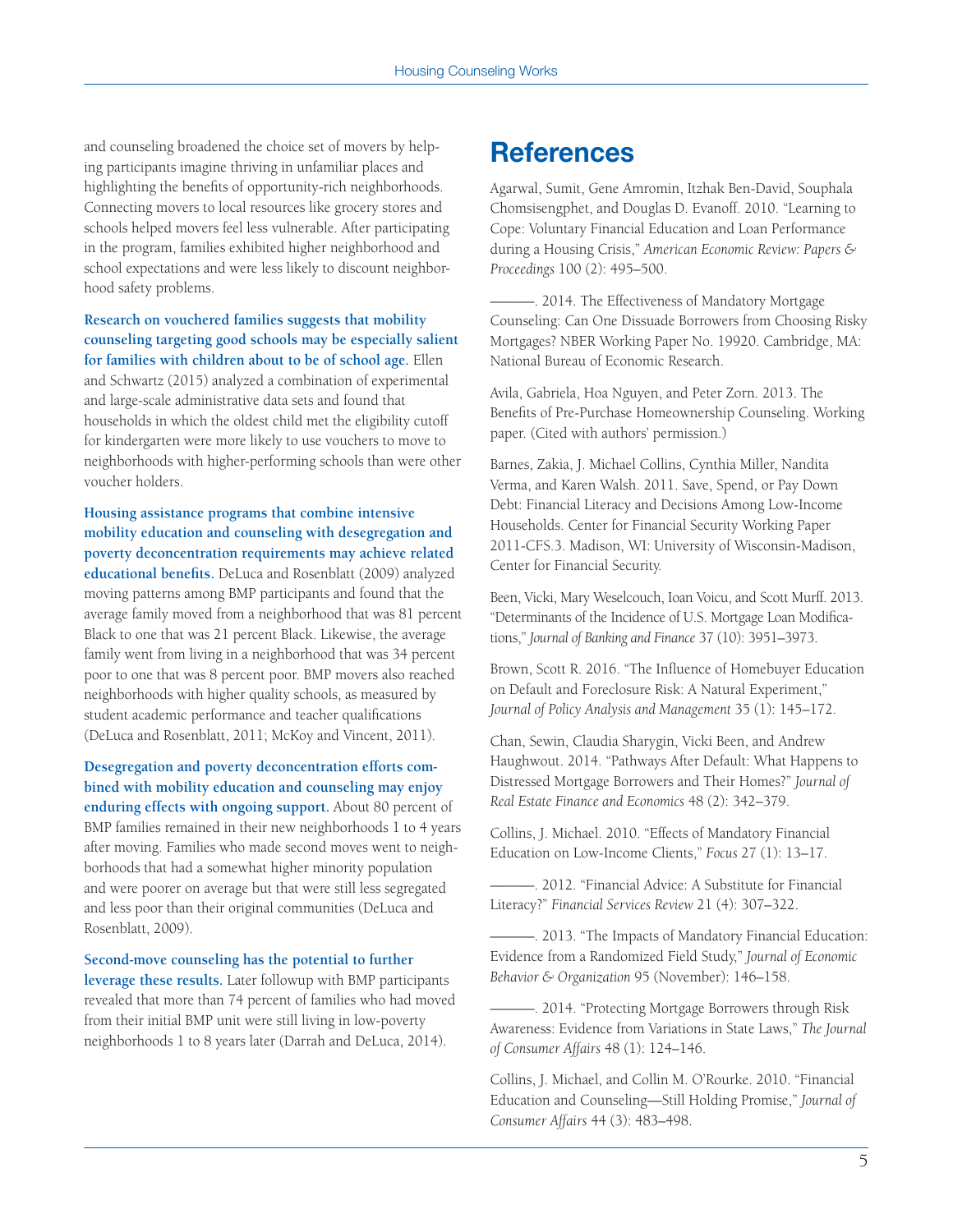-. 2011. "Homeownership Education and Counseling: Do We Know What Works?" Research Institute For Housing America Research Paper No. 1102. Washington, DC: Mortgage Bankers Association. [https://www.mba.org/news-research-and](https://www.mba.org/news-research-and-resources/forecasts-data-and-reports/research-institute-for-housing-america/published-reports/2011-2009/homeownership-education-and-counseling-do-we-know-what-works)[resources/forecasts-data-and-reports/research-institute-for](https://www.mba.org/news-research-and-resources/forecasts-data-and-reports/research-institute-for-housing-america/published-reports/2011-2009/homeownership-education-and-counseling-do-we-know-what-works)[housing-america/published-reports/2011-2009/homeownership](https://www.mba.org/news-research-and-resources/forecasts-data-and-reports/research-institute-for-housing-america/published-reports/2011-2009/homeownership-education-and-counseling-do-we-know-what-works)[education-and-counseling-do-we-know-what-works.](https://www.mba.org/news-research-and-resources/forecasts-data-and-reports/research-institute-for-housing-america/published-reports/2011-2009/homeownership-education-and-counseling-do-we-know-what-works)

———. 2012. "The Application of Coaching Techniques to Financial Issues," *Journal of Financial Therapy* 3 (2): 39–56.

Collins, J. Michael, and Maximilian D. Schmeiser. 2010. Estimating the Effects of Foreclosure Counseling for Troubled Borrowers. FDIC Center for Financial Research Working Paper No. 2010-06. Arlington, VA: Federal Depoist Insurance Corporation Center for Financial Research. [https://www.fdic.gov/](https://www.fdic.gov/bank/analytical/cfr/2010/wp2010/CFR_WP_2010_06estimate-effect.pdf) [bank/analytical/cfr/2010/wp2010/CFR\\_WP\\_2010\\_06estimate](https://www.fdic.gov/bank/analytical/cfr/2010/wp2010/CFR_WP_2010_06estimate-effect.pdf)[effect.pdf](https://www.fdic.gov/bank/analytical/cfr/2010/wp2010/CFR_WP_2010_06estimate-effect.pdf).

———. 2013. "The Effects of Foreclosure Counseling for Distressed Homeowners," *Journal of Policy Analysis and Management* 32 (1): 83–106.

Collins, J. Michael, Maximillian D. Schmeiser, and Carly Urban. 2013. "Protecting Minority Homeowners: Race, Foreclosure Counseling and Mortgage Modifications," *The Journal of Consumer Affairs* 47 (2): 289–310.

Cunningham, Mary, Molly Scott, Chris Narducci, Sam Hall, and Alexandra Stanczyk. 2010. *Improving Neighborhood Location Outcomes in the Housing Choice Voucher Program: A Scan of Mobility Assistance Programs*. What Works Collaborative. Washington, DC: Urban Institute. [http://www.urban.org/sites/default/files/](http://www.urban.org/sites/default/files/alfresco/publication-pdfs/412230-Improving-Neighborhood-Location-Outcomes-in-the-Housing-Choice-Voucher-Program-A-Scan-of-Mobility-Assistance-Programs.PDF) [alfresco/publication-pdfs/412230-Improving-Neighborhood-](http://www.urban.org/sites/default/files/alfresco/publication-pdfs/412230-Improving-Neighborhood-Location-Outcomes-in-the-Housing-Choice-Voucher-Program-A-Scan-of-Mobility-Assistance-Programs.PDF)[Location-Outcomes-in-the-Housing-Choice-Voucher-Program-](http://www.urban.org/sites/default/files/alfresco/publication-pdfs/412230-Improving-Neighborhood-Location-Outcomes-in-the-Housing-Choice-Voucher-Program-A-Scan-of-Mobility-Assistance-Programs.PDF)[A-Scan-of-Mobility-Assistance-Programs.PDF](http://www.urban.org/sites/default/files/alfresco/publication-pdfs/412230-Improving-Neighborhood-Location-Outcomes-in-the-Housing-Choice-Voucher-Program-A-Scan-of-Mobility-Assistance-Programs.PDF).

Darrah, Jennifer, and Stefanie DeLuca. 2014. "'Living Here Has Changed My Whole Perspective," *Journal of Policy Analysis and Management* 33 (2): 350–384.

DeLuca, Stefanie, and Peter Rosenblatt. 2009. "Leaving the Ghetto: Residential Mobility and Opportunity in Baltimore," Paper presented at the 2009 American Sociological Association Annual Meeting, San Francisco, CA.

———. 2011. "Increasing Access to High Performing Schools in an Assisted Housing Voucher Program." In *Finding Common Ground: Coordinating Housing and Education Policy To Promote Integration*, edited by Philip Tegeler. Washington, DC: Poverty & Race Research Action Council: 35–41. [http://www.prrac.org/](http://www.prrac.org/pdf/HousingEducationReport-October2011.pdf) [pdf/HousingEducationReport-October2011.pdf](http://www.prrac.org/pdf/HousingEducationReport-October2011.pdf).

Ding, Lei, Roberto Quercia, and Janneke Ratcliffe. 2008. "Post-Purchase Counseling and Default Resolutions Among Low- and Moderate-Income Borrowers," *Journal of Real Estate Research* 30 (3): 315–344.

Disney, Richard, John Gathergood, and Jörg Webber. 2014. Credit Counseling: A Substitute for Consumer Financial Literacy? IFS Working Paper W14/32. London, United Kingdom: The Institute for Fiscal Studies. [http://www.ifs.org.uk/](http://www.ifs.org.uk/publications/7431) [publications/7431](http://www.ifs.org.uk/publications/7431).

Ellen, Ingrid Gould, and Amy Ellen Schwartz. 2015. "Why Don't Housing Choice Voucher Recipients Live Near Better Schools? Insights from Experimental and Big Administrative Data." Paper presented at the Association for Public Policy and Management 2015 Fall Research Conference, Big Data and Public Policy Workshop, Miami, FL.

Hirad, Abdighani, and Peter M. Zorn. 2002. "Pre-Purchase Homeownership Counseling: A Little Knowledge Is a Good Thing." In *Low-Income Homeownership: Examining the Unexamined Goal*, edited by Nicolas P. Retsinas and Eric S. Belsky. Cambridge, MA; Washington, D.C.: Joint Center for Housing Studies; Brookings Institution Press.

Jefferson, Anna, Jonathan Spader, Jennifer Turnham, and Shawn Moulton. 2012. *Foreclosure Counseling Outcome Study: Final Report*. Prepared by Abt Associates Inc. Washington, DC: U.S. Department of Housing and Urban Development. [https://www.huduser.gov/portal//publications/pdf/foreclosure\\_](https://www.huduser.gov/portal//publications/pdf/foreclosure_counseling_v2.pdf) [counseling\\_v2.pdf](https://www.huduser.gov/portal//publications/pdf/foreclosure_counseling_v2.pdf).

Lee, Kwan Ok. 2015. "Pre- and Post-Delinquency Behavior: Cross-Neighborhood Variation in New York City," *Journal of Housing and the Built Environment* 30 (3): 359–382.

Lusardi, Annamaria, Pierre-Carl Michaud, and Olivia Mitchell. 2015. "Using a Life Cycle Model to Evaluate Financial Literacy Program Effectiveness," PRC WP2015-02. Philadelphia: Pension Research Council.

Mayer, Neil, Peter A. Tatian, Kenneth Temkin, and Charles A. Calhoun. 2010. N*ational Foreclosure Mitigation Counseling Program Evaluation: Preliminary Analysis of Program Effects*. Washington, DC: Urban Institute.

Mayer, Neil S., and Kenneth Temkin. 2013. *Pre-Purchase Counseling Impacts on Mortgage Performance: Empirical Analysis of NeighborWorks® America's Experience*. Albany, CA: Neil Mayer and Associates.